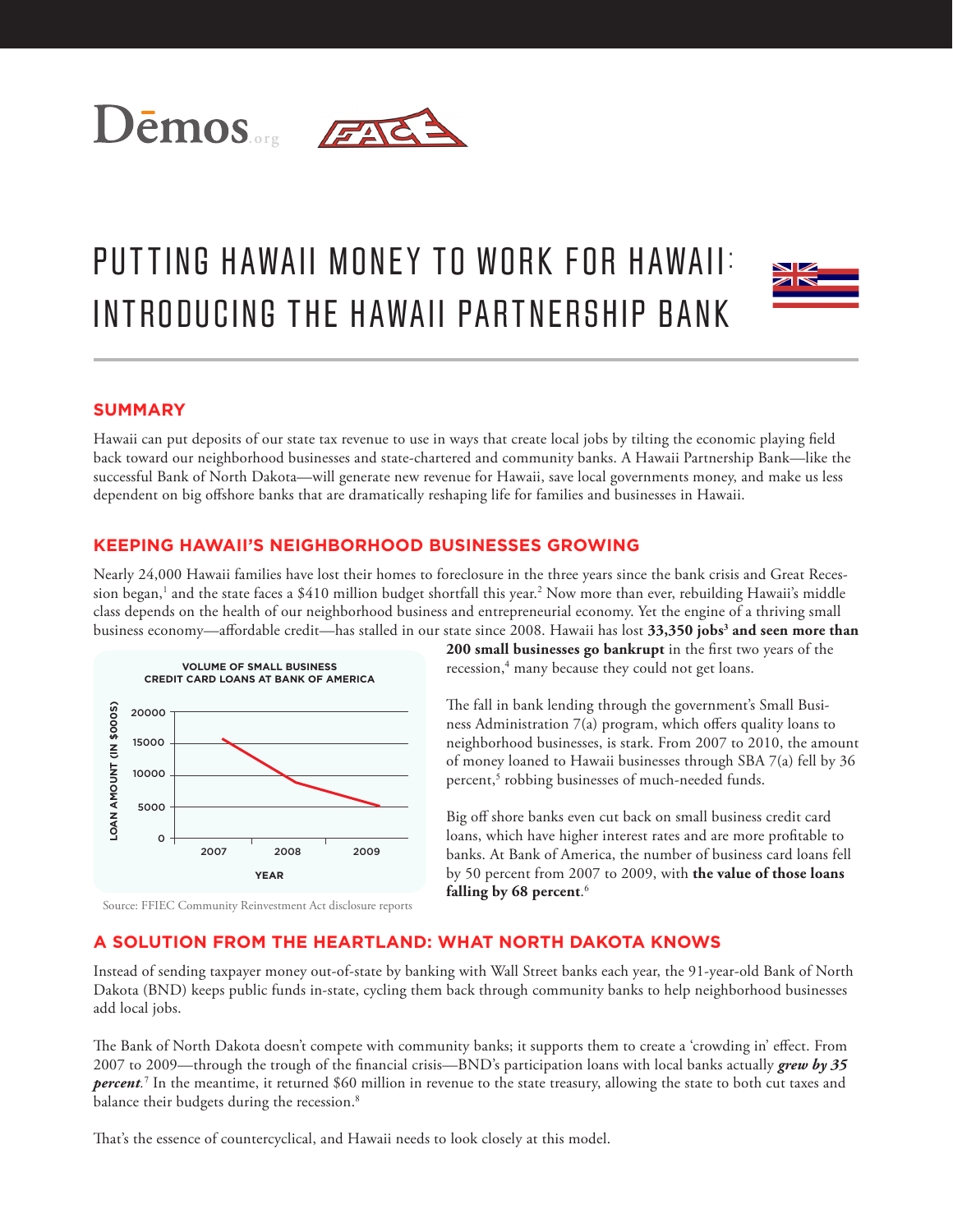### **A FULLY OPERATIONAL BND-STYLE BANK IN HAWAII CAN HELP GENERATE:**

- **•** 2,840 new small business and farm jobs
- **•** \$1.7 billion in new lending
- **•** \$98 million in profits for the state over 10 years

Source: Center for State Innovation

BND has helped keep local banks serving local business borrowers in tough times. BND allows community banks to level the playing field in markets that would otherwise be dominated by big out-ofstate banks. BND supports local banks with the participation loans, bank-stock purchases, and interest rate buy-downs that make possible productive loans that would otherwise not be made.

BND has done all that in partnership with the state's economic development programs and at a profit, about half of which it pays annually into North Dakota's General Fund.

It's a tremendous success as a business and as economic policy.

#### **MAKING HAWAII'S MONEY WORK FOR HAWAII**

Elected leaders serious about crafting policies that produce new jobs and new revenue know that a BND-style Partnership Bank is one of a very few good options. In Hawaii, legislators want to put public money to work leveraging what Hawaii businesses need most: access to the affordable capital they need to grow.

A Hawaii Partnership Bank will partner with local banks to keep public money at home, where it will:

- **• Generate new revenue for Hawaii** with bank dividends. The annual dividend from a fully-operational Partnership Bank would mean **\$61 million a year for Hawaii's General Fund**. 9 Over the past decade, BND's dividend to the state has been worth more than \$300 million.<sup>10</sup> The bank would also lead to higher tax receipts as in-state jobs are created and neighborhood business markets improve.
- **• Create new jobs and spur broader economic growth.** A recent study predicted that a fully-operational state bank would help Hawaii's community banks expand lending by \$1.7 billion and lead to **2,840 new small business and farm jobs** in the first 3-5 years. This would be accomplished at a profit for Hawaii.<sup>11</sup>
- **Strengthen local banks**. A Partnership Bank invests in local banks and partners with them on large loans to help free up local bank capital for even more lending. As a result of BND's support, North Dakota's local banks are thriving. BND's charter is clear that it must "be helpful to and to assist in the development of [North Dakota banks]," not compete with them.<sup>12</sup>
- **• Serve vital Hawaii public needs**. Partnership banks can provide bridges to our state when federal funds—whether disaster relief or health care reimbursements—are slow in coming. They also offer local governments a more affordable alternative to volatile Wall Street prices with Letters of Credit for infrastructure projects.<sup>13</sup>

#### **WHO'S AFRAID OF A STUDY?**

Hawaii has every reason to study this successful model closely. A Hawaii Partnership Bank has the opportunity to put Hawaii's money to work here, supporting the neighborhood businesses, entrepreneurs, and community banks that make Hawaii go.

*Jason Judd is President of Cashbox Partners, a Maryland-based neighborhood business, former director of SEIU's banking campaign, and a consultant to Dēmos.*

*Heather McGhee is Washington office Director of Dēmos and co-author of "Six Principles for True Systemic Risk Reform."*

*Research Assistance by Sarah Babbage, Dēmos.*